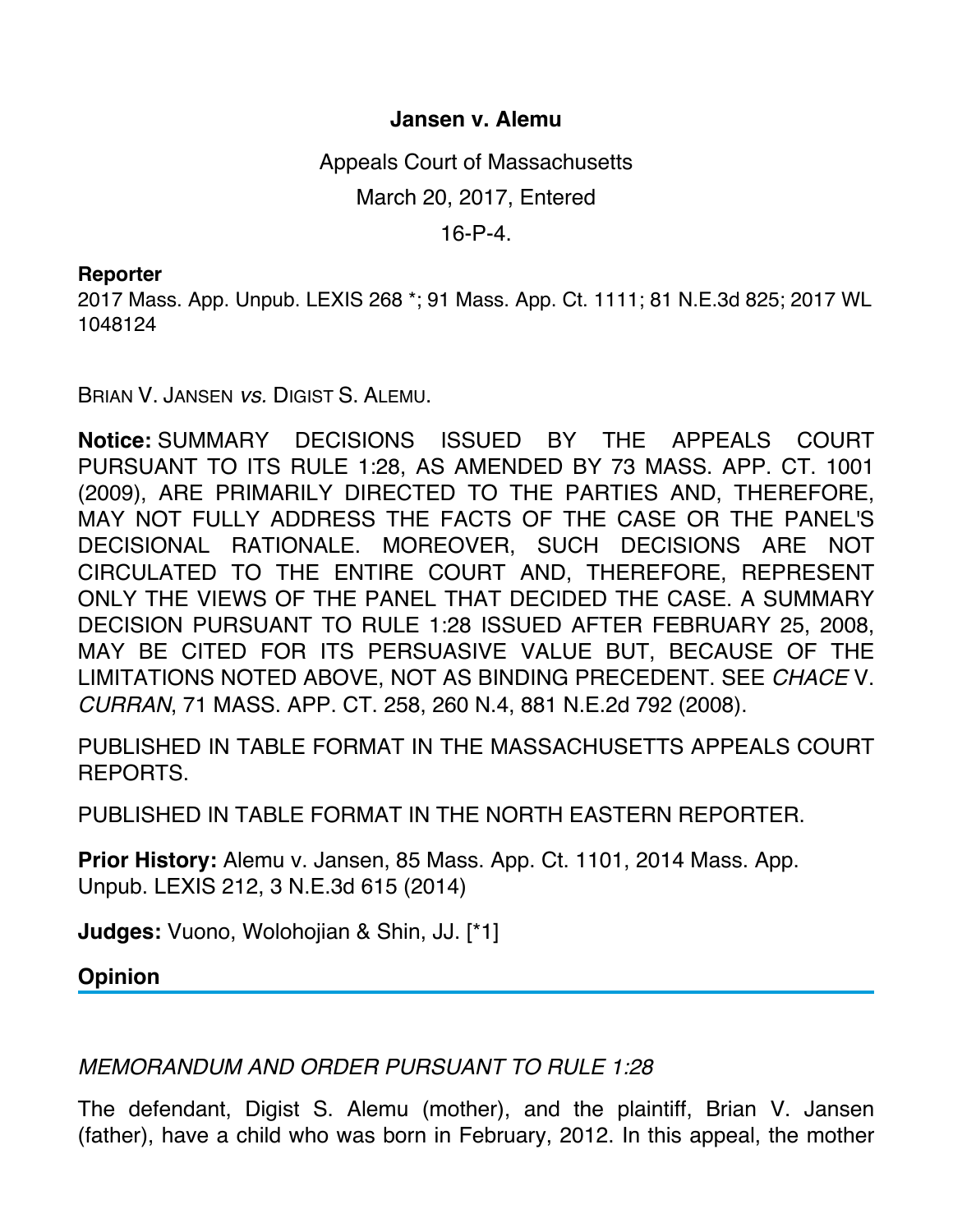challenges a judgment issued by a judge of the Probate and Family Court awarding the parties joint physical and legal custody of their child. We conclude that, despite evidence of discord and some domestic violence between the parties, the weight of the evidence supports the judge's decision that shared custody was in the best interests of the child. Accordingly, we affirm.

*Background*. We summarize the facts found by the judge.<sup>1</sup> The parties became involved in a romantic relationship in 2009 and a few years later they conceived a child. They did not marry, but they began to live together about one month before the child was born. During the pregnancy, the father attended all but one of the mother's prenatal care appointments, and he was present for the birth of the child. Each of the parties took time off from work to care for the child, and they shared day-to-day parenting responsibilities.

The parties' relationship became strained in August, 2012, when the father informed [\*2] the mother that he did not want a second child. In November, 2012, the mother raised the issue of having a second child again and became very upset when the father said he did not want another child. She physically assaulted the father, who sustained minor injuries. After this incident, the parties continued to reside together until January 8, 2013, when the mother obtained a temporary restraining order against the father, who then moved out of the home. That order expired on July 23, 2013. The mother obtained a second restraining order on July 8, 2014, which, the judge found, was vacated after a hearing on July 21, 2015.

After the parties separated, the father filed a complaint seeking custody, support, and visitation, and the mother raised identical counterclaims. While the case was pending, despite the fact that the mother had obtained two restraining orders, both parents remained actively engaged in parenting their child and the judge found that the child was happy and healthy. The judge further found that, given the parties' proven history of cooperation, there was no reason to believe they could not exercise joint responsibility for the child. After noting numerous instances where [\*3] the parties had made concessions to one another without court intervention, the judge concluded that "the parties could return to the working relationship they previously had" and that joint legal custody was in the child's best interests.

<sup>1</sup> We observe that the mother's brief contains a selective version of the facts which rely, in part, on impounded material that has not been made part of the record on appeal, and on an ex parte affidavit that was never introduced as an exhibit at trial. We rely, however, on the judge's findings unless they are shown to be clearly erroneous. See *Mason* v. *Coleman*, 447 Mass. 177, 186, 850 N.E.2d 513 (2006).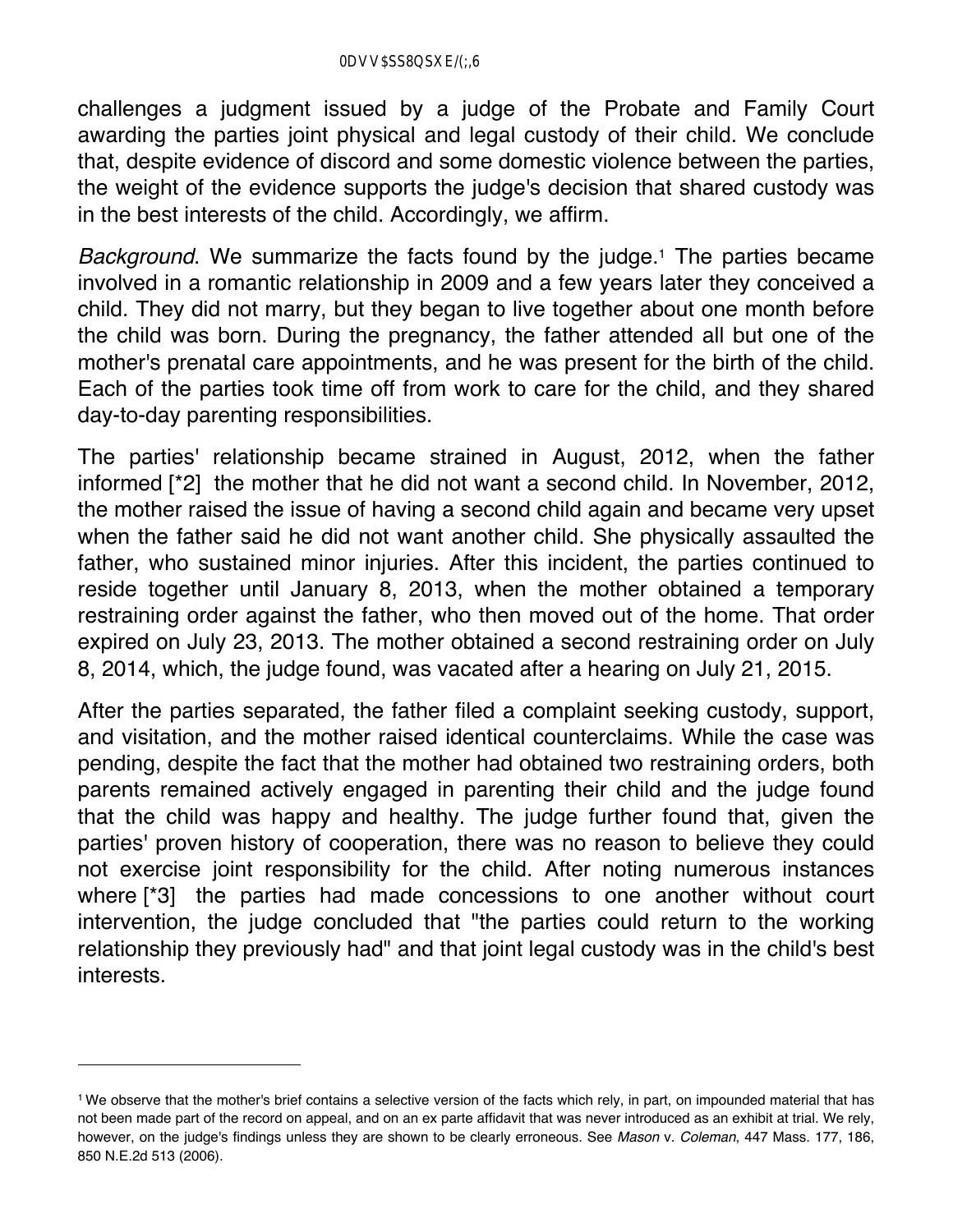*Discussion*. The mother challenges the award of joint legal custody, claiming that the judge's findings with respect to the parities' ability to communicate with each other are clearly erroneous and, therefore, joint custody is not in the best interests of the child. We disagree.

"The best interests of the child is the 'touchstone inquiry' in child custody, visitation, and relocation cases." *Smith* v. *McDonald*, 458 Mass. 540, 544, 941 N.E.2d 1 (2010), quoting from *Custody of Kali*, 439 Mass. 834, 840, 792 N.E.2d 635 (2003). A judge may award joint custody only "if the parents have entered into an agreement pursuant to [G. L. c. 209C, § 11,] or the court finds that the parents have successfully exercised joint responsibility for the child prior to the commencement of proceedings pursuant to [G. L. c. 209C] and have the ability to communicate and plan with each other concerning the child's best interests." G. L. c. 209C, § 10(*a*). "A custody determination 'presents the trial judge with a classic example of a discretionary decision.'" *Murphy* v. *Murphy*, 82 Mass. App. Ct. 186, 193, 971 N.E.2d 825 (2012), quoting from *Youmans* v. *Ramos*, 429 Mass. 774, 787, 711 N.E.2d 165 (1999). On appeal, we review such a determination for abuse of discretion. See [\*4] *ibid.*

We are not persuaded by the mother's claim that the judge's findings regarding the parties' ability to communicate and plan with each other concerning their child's well-being are clearly erroneous. Although, as the mother notes, at one point the parties were required to meet at the Worcester police station when exchanging physical custody of their child, and there was some evidence that even when there was no restraining order in place communication between the parties had been minimal, the weight of the evidence supports the judge's conclusion that the parties have been able to set their differences aside and make adjustments for the benefit of their child. For example, the parties agreed to spend five to fifteen minutes together each time their son moved from one of their homes to the other, so as to allow him time to adjust. In November, 2013, they agreed to change the exchange time and location without having to involve the court. They also arranged for their child to spend Mother's Day with his mother and Father's Day with his father, for him to show off his Halloween costume to both parents at the same time, and for him to have separate birthday parties with each parent. [\*5]

The mother further claims that joint custody could not be properly awarded because the judge failed to make adequate findings regarding domestic violence. If the evidence establishes "a pattern or serious incident of abuse," a presumption is created in favor of sole legal custody, but that presumption may be rebutted by a preponderance of the evidence establishing that joint custody is in the child's best interests. G. L. c. 209C, § 10(*e*), inserted by St. 1998, c. 179, § 6. Here, the